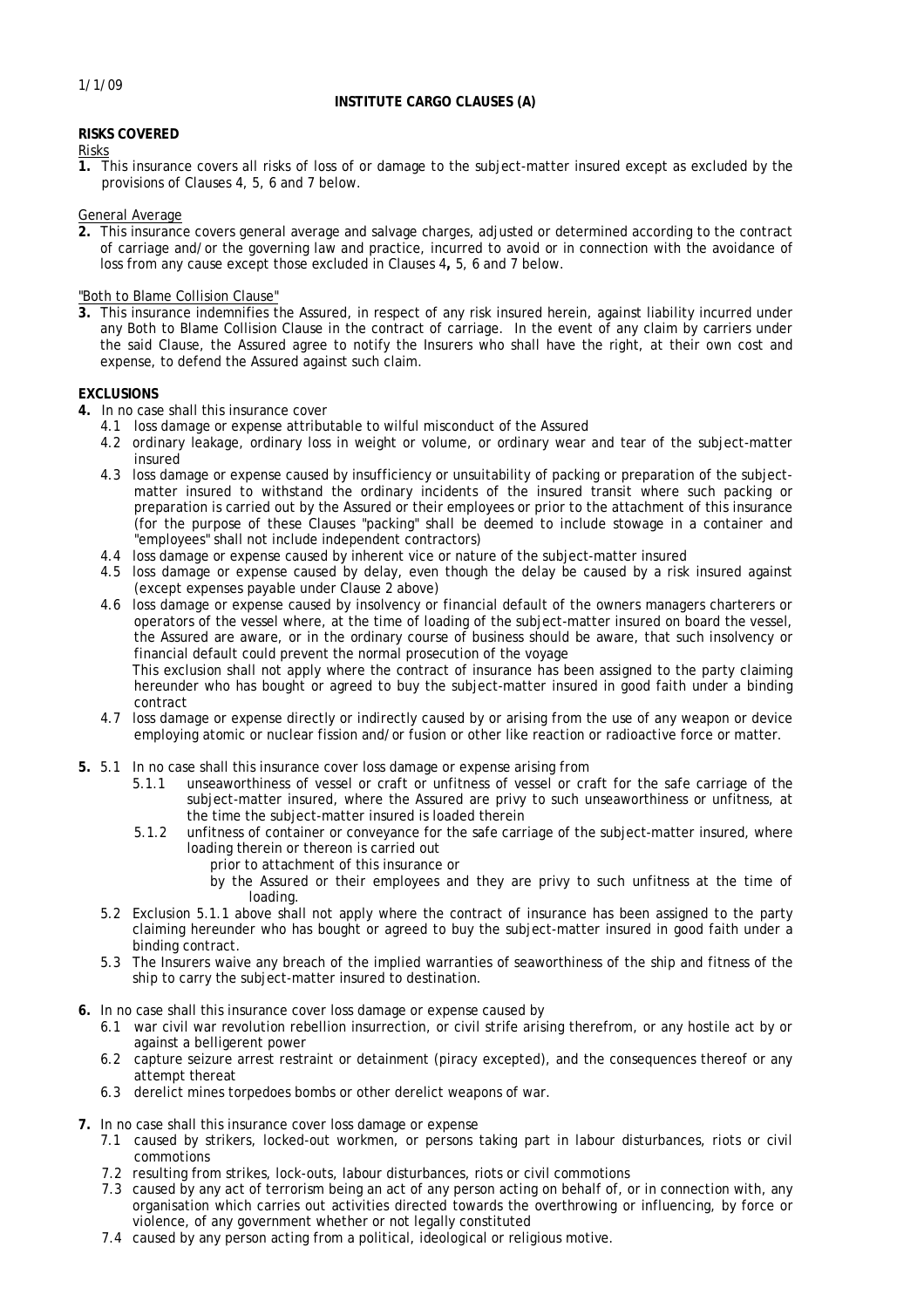# **DURATION**

Transit Clause

**8.** 8.1 Subject to Clause 11 below, this insurance attaches from the time the subject-matter insured is first moved in the warehouse or at the place of storage (at the place named in the contract of insurance) for the purpose of the immediate loading into or onto the carrying vehicle or other conveyance for the commencement of transit,

continues during the ordinary course of transit

#### and terminates either

- 8.1.1 on completion of unloading from the carrying vehicle or other conveyance in or at the final warehouse or place of storage at the destination named in the contract of insurance,
- 8.1.2 on completion of unloading from the carrying vehicle or other conveyance in or at any other warehouse or place of storage, whether prior to or at the destination named in the contract of insurance, which the Assured or their employees elect to use either for storage other than in the ordinary course of transit or for allocation or distribution, or
- 8.1.3 when the Assured or their employees elect to use any carrying vehicle or other conveyance or any container for storage other than in the ordinary course of transit or
- 8.1.4 on the expiry of 60 days after completion of discharge overside of the subject-matter insured from the oversea vessel at the final port of discharge,
- whichever shall first occur.
- 8.2 If, after discharge overside from the oversea vessel at the final port of discharge, but prior to termination of this insurance, the subject-matter insured is to be forwarded to a destination other than that to which it is insured, this insurance, whilst remaining subject to termination as provided in Clauses 8.1.1 to 8.1.4, shall not extend beyond the time the subject-matter insured is first moved for the purpose of the commencement of transit to such other destination.
- 8.3 This insurance shall remain in force (subject to termination as provided for in Clauses 8.1.1 to 8.1.4 above and to the provisions of Clause 9 below) during delay beyond the control of the Assured, any deviation, forced discharge, reshipment or transhipment and during any variation of the adventure arising from the exercise of a liberty granted to carriers under the contract of carriage.

#### Termination of Contract of Carriage

- **9.** If owing to circumstances beyond the control of the Assured either the contract of carriage is terminated at a port or place other than the destination named therein or the transit is otherwise terminated before unloading of the subject-matter insured as provided for in Clause 8 above, then this insurance shall also terminate *unless prompt notice is given to the Insurers and continuation of cover is requested when this insurance shall remain in force, subject to an additional premium if required by the Insurers*, either
	- 9.1 until the subject-matter insured is sold and delivered at such port or place, or, unless otherwise specially agreed, until the expiry of 60 days after arrival of the subject-matter insured at such port or place, whichever shall first occur, or
	- 9.2 if the subject-matter insured is forwarded within the said period of 60 days (or any agreed extension thereof) to the destination named in the contract of insurance or to any other destination, until terminated in accordance with the provisions of Clause 8 above.

#### Change of Voyage

- **10.** 10.1 Where, after attachment of this insurance, the destination is changed by the Assured, *this must be notified promptly to Insurers for rates and terms to be agreed. Should a loss occur prior to such agreement being obtained cover may be provided but only if cover would have been available at a reasonable commercial market rate on reasonable market terms.* 
	- 10.2 Where the subject-matter insured commences the transit contemplated by this insurance (in accordance with Clause 8.1), but, without the knowledge of the Assured or their employees the ship sails for another destination, this insurance will nevertheless be deemed to have attached at commencement of such transit.

#### **CLAIMS**

#### Insurable Interest

- **11.** 11.1 In order to recover under this insurance the Assured must have an insurable interest in the subjectmatter insured at the time of the loss.
	- 11.2 Subject to Clause 11.1 above, the Assured shall be entitled to recover for insured loss occurring during the period covered by this insurance, notwithstanding that the loss occurred before the contract of insurance was concluded, unless the Assured were aware of the loss and the Insurers were not.

## Forwarding Charges

**12.**Where, as a result of the operation of a risk covered by this insurance, the insured transit is terminated at a port or place other than that to which the subject-matter insured is covered under this insurance, the Insurers will reimburse the Assured for any extra charges properly and reasonably incurred in unloading storing and forwarding the subject-matter insured to the destination to which it is insured.